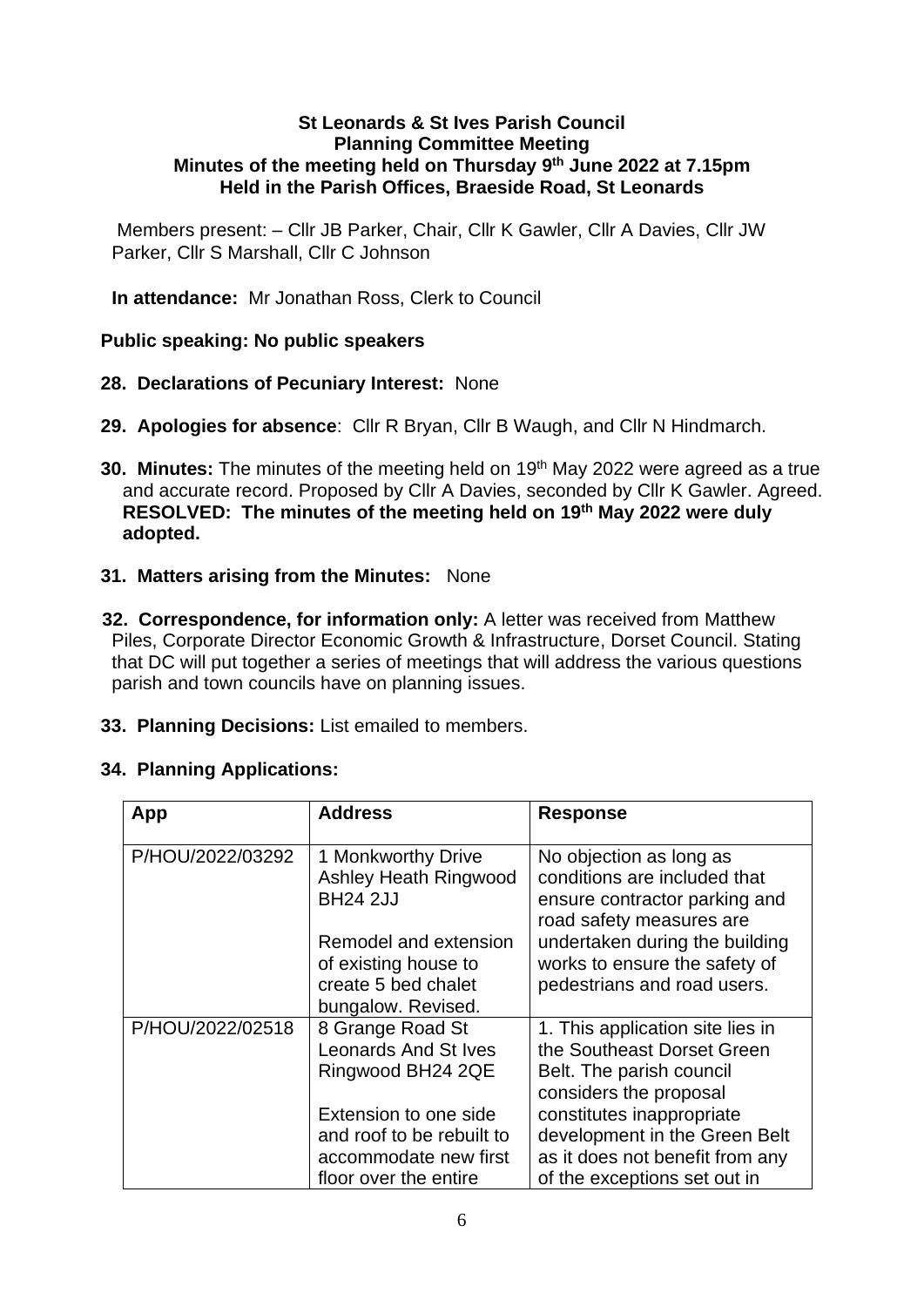|                  | footprint of the main       | <b>National Planning Policy</b>     |
|------------------|-----------------------------|-------------------------------------|
|                  | building structure.         | Framework paragraphs 149 due        |
|                  | Single storey section to    | to the size of the proposed         |
|                  | contain indoor              | extension, rendering the            |
|                  | swimming pool, ground       | scheme disproportionate. The        |
|                  | floor side extension to     | proposal also adds                  |
|                  | contain double garage,      | considerably to the height, bulk    |
|                  | gym, changing rooms         | and mass of the building and        |
|                  | and plant room.             | would fail to preserve the          |
|                  |                             |                                     |
|                  |                             | openness of the Green Belt.         |
|                  |                             | Very special circumstances,         |
|                  |                             | outweighing the harm by reason      |
|                  |                             | of inappropriateness and other      |
|                  |                             | harm, have not been                 |
|                  |                             | demonstrated and the proposal       |
|                  |                             | is therefore considered to be       |
|                  |                             | unacceptable in principle,          |
|                  |                             | having regard to the guidance       |
|                  |                             | contained in the National           |
|                  |                             | <b>Planning Policy Framework</b>    |
|                  |                             | 2021, particularly paragraph        |
|                  |                             | 137 and 147--149. 2. The            |
|                  |                             | proposed works, by virtue of        |
|                  |                             | their scale, height, mass and       |
|                  |                             | bulk would constitute a             |
|                  |                             | prominent and dominating            |
|                  |                             | feature in the street scene. The    |
|                  |                             | proposal is not considered to be    |
|                  |                             | an appropriate scale relative to    |
|                  |                             | the character of the area, and      |
|                  |                             | would be incompatible with its      |
|                  |                             | surroundings. Therefore, the        |
|                  |                             | proposal fails to improve the       |
|                  |                             | character and quality of the        |
|                  |                             | area and is contrary to the         |
|                  |                             | provisions of Policy HE2 of the     |
|                  |                             | <b>Christchurch and East Dorset</b> |
|                  |                             | Local Plan: Part 1 - Core           |
|                  |                             | Strategy and paragraph 127 of       |
|                  |                             | the National Planning Policy        |
|                  |                             | Framework 2018.                     |
| P/FUL/2022/02778 | 14 Windsor Close St         | We have been made aware that        |
|                  |                             |                                     |
|                  | <b>Leonards And St Ives</b> | there is a considerable flooding    |
|                  | Dorset BH24 2LJ             | risk in the rear gardens of         |
|                  |                             | properties in this area.            |
|                  | Demolish garage, sever      | Photographs provided by the         |
|                  | land and erect 1 No 3       | neighbour of the applicant show     |
|                  | bedroom bungalow with       | significant flooding on several     |
|                  | garage.                     | occasions at different times.       |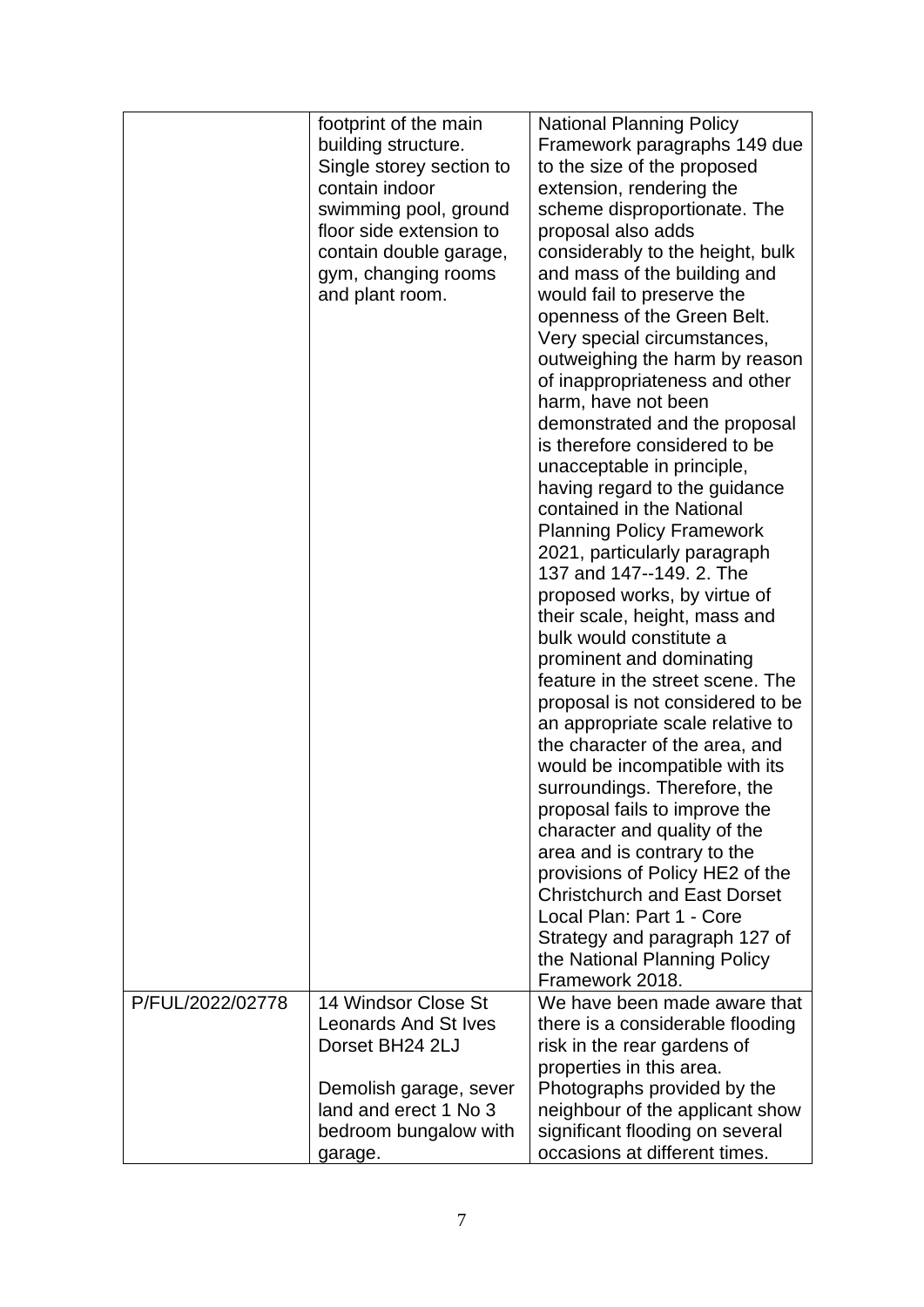|                  |                                                                                                                                                                             | There is no SUDS statement<br>with the application so it is not<br>clear how the applicant will<br>manage rain water run off and<br>water displacement.<br>The proposal will only result in<br>exacerbating the flooding risk in<br>this area.<br>It is requested that as a lead<br>local flood authority, Dorset<br>Council must consult with its in<br>house flood team to obtain their<br>written assessment of this<br>proposal.                                                  |
|------------------|-----------------------------------------------------------------------------------------------------------------------------------------------------------------------------|---------------------------------------------------------------------------------------------------------------------------------------------------------------------------------------------------------------------------------------------------------------------------------------------------------------------------------------------------------------------------------------------------------------------------------------------------------------------------------------|
|                  |                                                                                                                                                                             | It is the PCs opinion that this a<br>contrived plot that does not<br>comply with HE2 in that its bulk,<br>size and scale is not suitable for<br>the size of the plot.<br>The space allocated for parking,<br>loading and turning is<br>inadequate and is not<br>acceptable. This will mean<br>visitors and occupants will<br>resort to parking on the road.<br>The adjacent road is extremely<br>narrow and parking on it will<br>result in an unnecessary<br>nuisance to neighbours. |
|                  |                                                                                                                                                                             | Due to the restricted nature of<br>the access driveway there is a<br>concern that emergency<br>vehicles will be prevented from<br>accessing the property in an<br>emergency.                                                                                                                                                                                                                                                                                                          |
| P/HOU/2021/05534 | 19 Oaks Drive St<br>Leonards And St Ives<br><b>BH24 2QR</b><br>Replacement front wall<br>with piers & timber<br>between piers. New<br>timber fencing and<br>gates. (Amended | No objection                                                                                                                                                                                                                                                                                                                                                                                                                                                                          |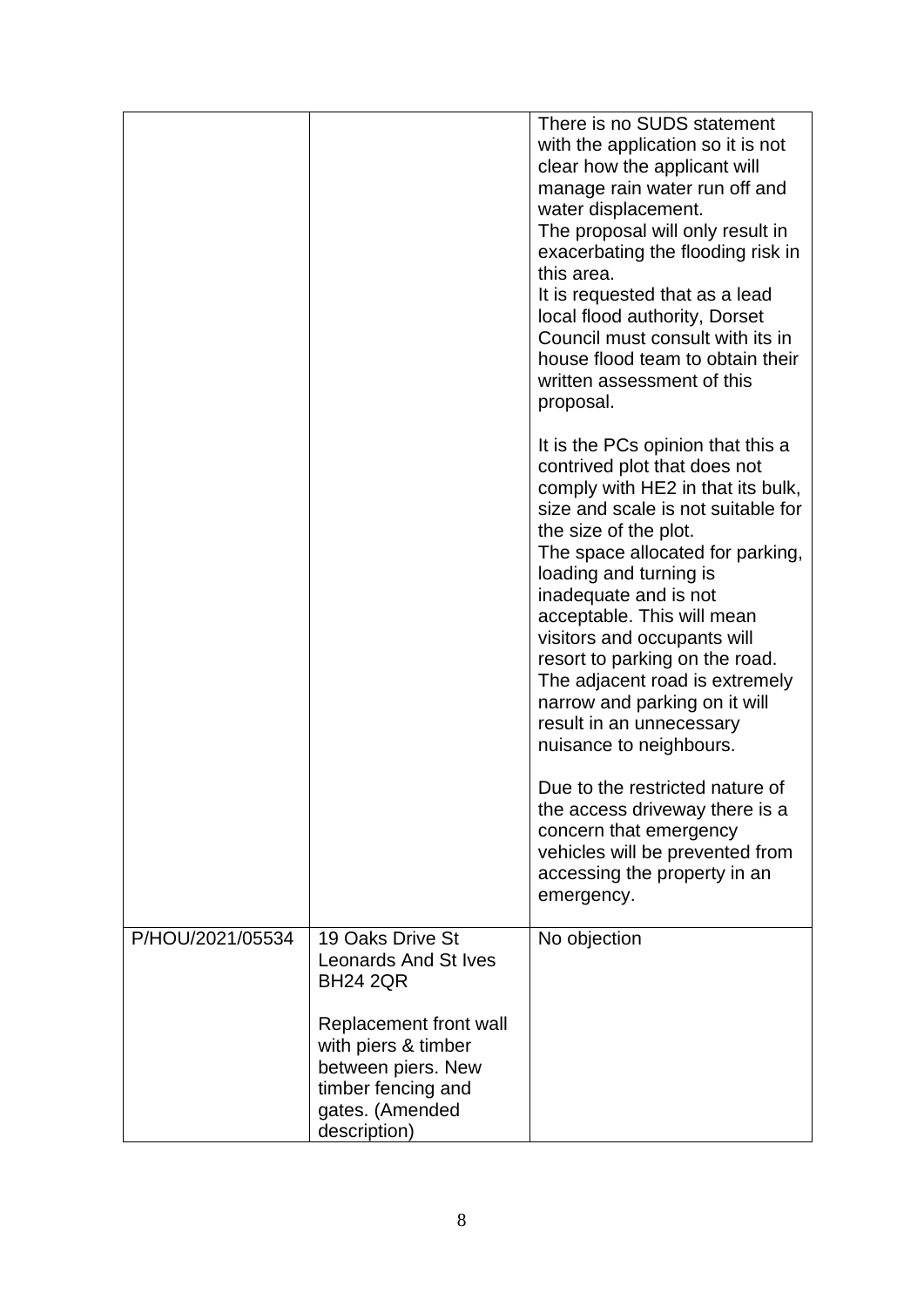| P/HOU/2022/02885 | 20 Boundary Lane St<br><b>Leonards And St Ives</b><br>Dorset BH24 2SE                                                                                                                       | No objection<br>Proposed extension must                                                                                                                                                                                                                                                                                                                              |
|------------------|---------------------------------------------------------------------------------------------------------------------------------------------------------------------------------------------|----------------------------------------------------------------------------------------------------------------------------------------------------------------------------------------------------------------------------------------------------------------------------------------------------------------------------------------------------------------------|
|                  |                                                                                                                                                                                             | remain ancillary to the main                                                                                                                                                                                                                                                                                                                                         |
|                  | Erect side extension to<br>form annexe on ground<br>and first floor.                                                                                                                        | accommodation                                                                                                                                                                                                                                                                                                                                                        |
| P/HOU/2022/03361 | 23 Avon Castle Drive<br>Ashley Heath Ringwood<br><b>BH24 2BB</b>                                                                                                                            | No objection<br>Proposed additional                                                                                                                                                                                                                                                                                                                                  |
|                  | Proposed extension and<br>alteration to existing<br>dwelling, replacement<br>garage, entrance gates<br>and garden room.                                                                     | accommodation must remain<br>ancillary to the main<br>accommodation                                                                                                                                                                                                                                                                                                  |
| P/HOU/2022/02760 | 31 Oaks Drive St<br><b>Leonards And St Ives</b><br><b>BH24 2QR</b><br>Proposed garage<br>extension                                                                                          | No objection                                                                                                                                                                                                                                                                                                                                                         |
| P/HOU/2022/02363 | 59 Sandy Lane St<br><b>Leonards And St Ives</b><br>Ringwood BH24 2LE<br>Erect single storey<br>side/rear extension and<br>porch                                                             | No objection                                                                                                                                                                                                                                                                                                                                                         |
| P/HOU/2022/01091 | 218 Hurn Road St<br><b>Leonards And St Ives</b><br>Ringwood BH24 2BT<br>Extend<br>garage/workshop,<br>refurbish and replace<br>roof                                                         | No objection                                                                                                                                                                                                                                                                                                                                                         |
| P/FUL/2022/03293 | <b>Petherton Cottage</b><br><b>Horton Road Ashley</b><br>Heath Ringwood BH24<br>2ED<br>Creation of new<br>vehicular access to<br>serve new house<br>approved under app ref<br>3/21/0076/FUL | The PC objects to this<br>application. It believes the<br>proposed new entranceway<br>does not provide sufficient<br>visibility to allow vehicles to exit<br>safely on to Horton Road. The<br>drawing indicates a gate but<br>there is insufficient space for a<br>vehicle to pull up to the gate<br>from the Horton Road without<br>the vehicle remaining partly in |
|                  |                                                                                                                                                                                             | the road and presenting a<br>significant risk to traffic.                                                                                                                                                                                                                                                                                                            |